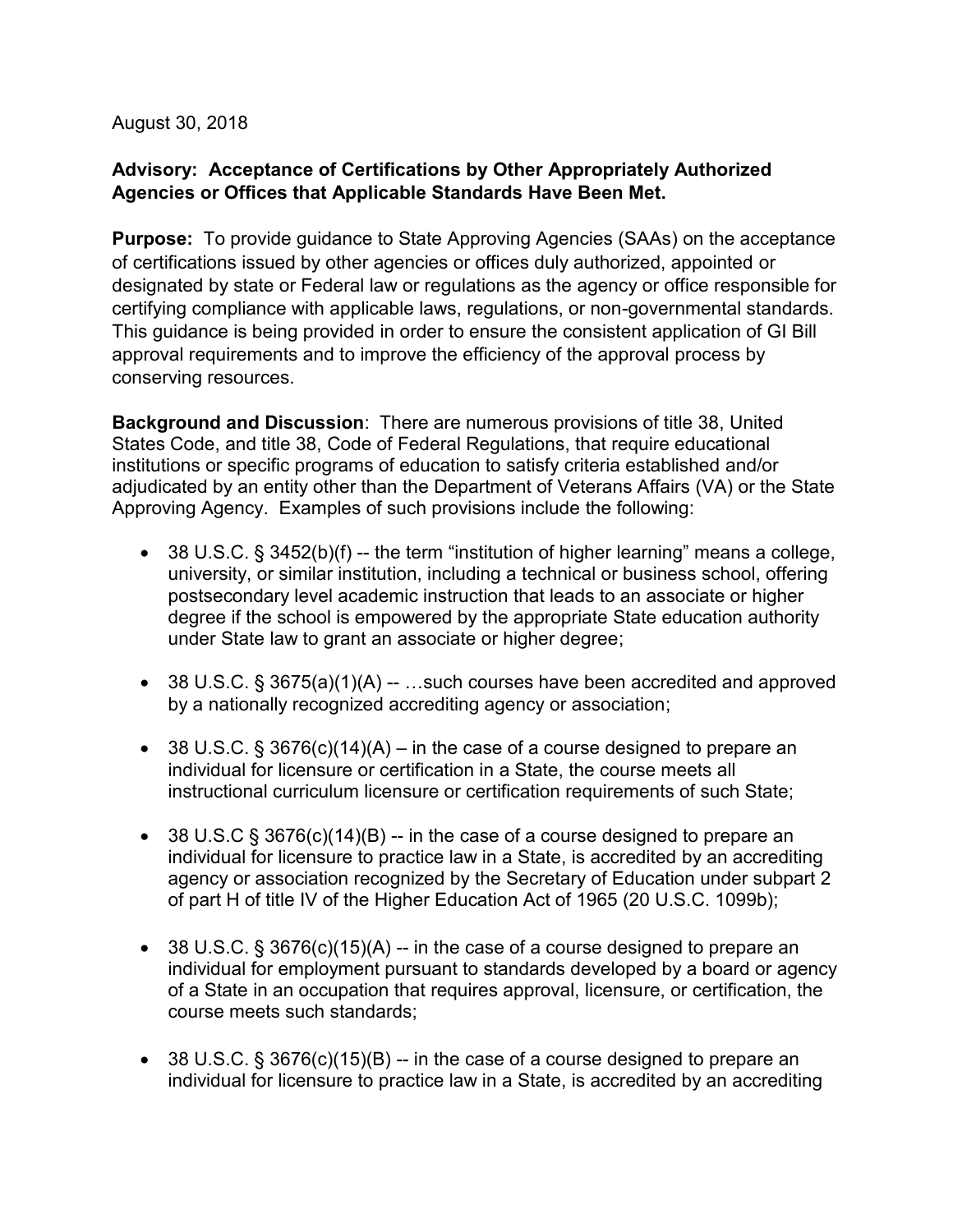agency or association recognized by the Secretary of Education under subpart 2 of part H of title IV of the Higher Education Act of 1965 (20 U.S.C. 1099b);

- 38 C.F.R. § 21.4251(d)(1) -- VA will consider...that a proprietary educational institution…will be deemed to have been operating for 2 years when the educational institution…has been operating as an educational institution for 24 continuous months pursuant to the laws of the State(s) in which it is approved to operate and in which it is offering the training;
- 38 C.F.R. § 21.4263(b)(1) -- the Federal Aviation Administration has issued the school or entity either a pilot school certificate or a provisional pilot school certificate specifying each course the school is approved to offer under 14 CFR part 141;

In many, if not all, of the situations above, there exists an agency or office (either Federal, state or non-governmental) outside of the SAA which is duly authorized, appointed or designated by state or Federal law or regulations as the agency or office responsible for certifying compliance with the applicable laws, regulations, or non-governmental standards. For example, most states have a licensure board specifically designated as the state entity responsible for certifying whether a program meets "such standards" as required in § 3676(c)(14) and (15). Likewise, accrediting agencies or associations are explicitly recognized by the Secretary of Education under subpart 2 of part H of title IV of the Higher Education Act of 1965, as the sole entities capable for determining whether a program "has been accredited" as required by § 3675(a)(1)(A). In addition, many states' laws require certain educational institutions to be licensed in order to operate within the borders of the state. In those instances, state law or regulations generally designate a specific state agency or office to be the agency or office responsible for ensuring that these educational institutions meet certain state law or regulatory requirements before issuing the required licenses.

In all instances where an agency or office (either Federal, state or nongovernmental) outside of the SAA has been duly authorized, appointed or designated by state or Federal law or regulations as the agency or office responsible for certifying compliance with applicable laws, regulations, or non-governmental standards, those offices have already expended resources to ensure compliance with the standards. Therefore, it is inefficient and a waste of VA resources for a SAA to repeat their work and expend further resources in an attempt to confirm or overrule their determinations. Furthermore, these agencies and offices are presumed to be the authoritative experts on these requirements, and the same cannot be presumed of the SAA. Consequently, it seems illogical for a SAA to assume the roles and responsibility of these agencies and offices in an effort to overrule their adjudicatory findings. Finally, given that fact that the Federal or a state government has already determined that such agencies or offices are competent